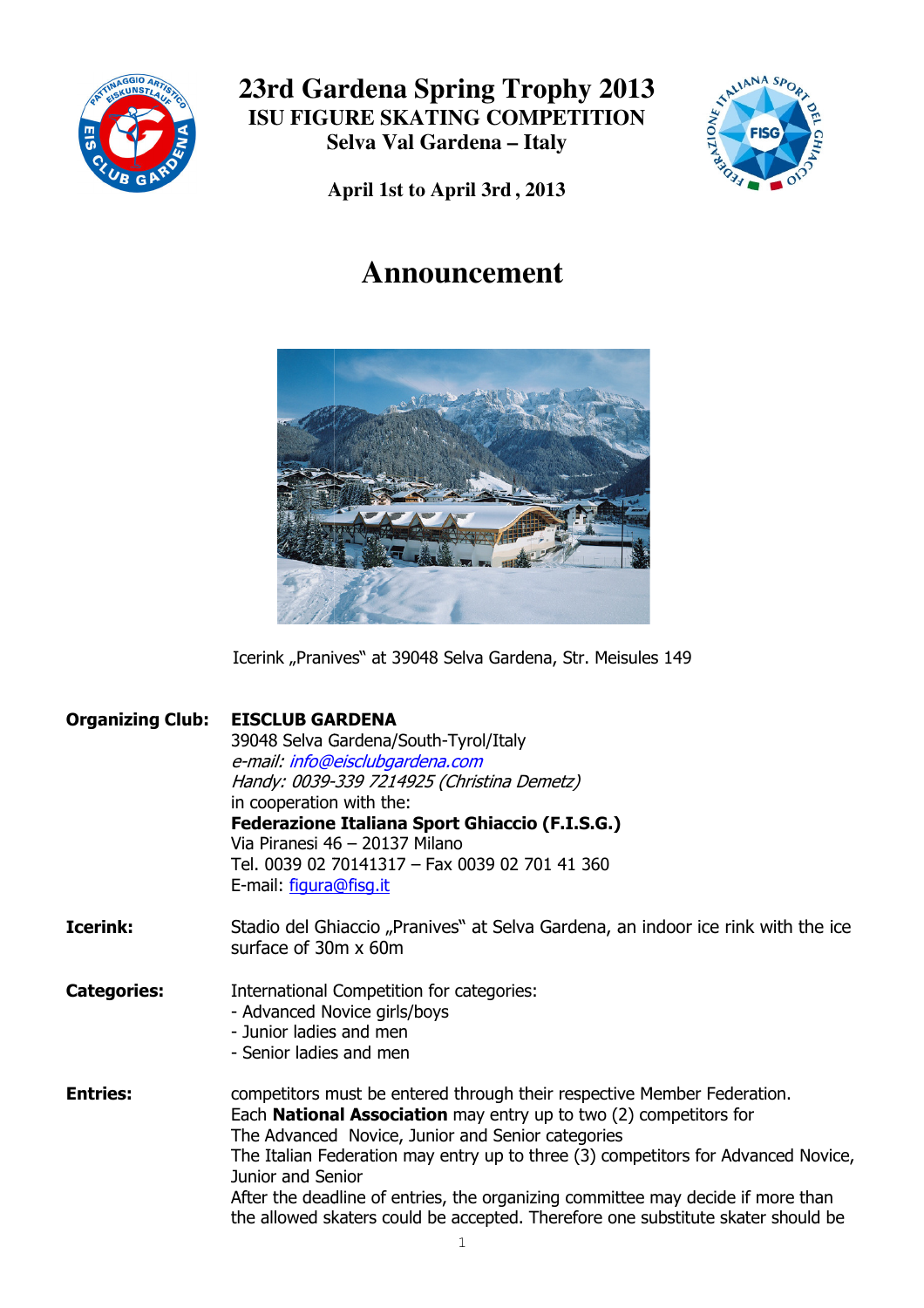



**April 1st to April 3rd , 2013**

nominated.

Entries must indicate: 1) Name of the Association making the entry, 2) Full name of the competitors and their birth dates, 3) Full name of the judges, 4) Name of coach, if any, or team leader accompanying the competitors Entries of the competitors and names of the nominated judges must be made by their respective National Associations to: FEDERAZIONE ITALIANA SPORT GHIACCIO Via Piranesi 46 46 - 20137 Milano Fax: +39 02 70141360 - phone: +39 02 70141329 - figura@fisg.it and to EISCLUB GARDENA info@eisclubgardena.com Entries of competitors must be received no later than March 1st 2013 Nominations of the judges must be received no later than March 1st 201 2013

| <b>Entry fee:</b><br><b>Please note:</b> | € 70,00 per participant. With the close for Entries Entry Fees have to be<br>transferred to the following bank account:<br>Raiffeisenkasse Wolkenstein<br>IT 62 U 08238 58890 000300026026<br>SWIFT Code: RZS BIT 21055<br>Our Address: Eisclub Gardena, Str. Cisles 47, 39047 S. Cristina/Italy<br>Entries are only accepted, if the Entry Fee had arrived at the Organizers<br>account. A respective confirmation will be forwarded to the Members<br>concerned.                                                                                                                                                                                                                  |
|------------------------------------------|-------------------------------------------------------------------------------------------------------------------------------------------------------------------------------------------------------------------------------------------------------------------------------------------------------------------------------------------------------------------------------------------------------------------------------------------------------------------------------------------------------------------------------------------------------------------------------------------------------------------------------------------------------------------------------------|
| <b>Accreditation:</b>                    | The official accreditation is at the main entrance of the Ice Rink.                                                                                                                                                                                                                                                                                                                                                                                                                                                                                                                                                                                                                 |
| <b>Expenses:</b>                         | Travel, board and accommodation expenses have to be paid by the partecipants.                                                                                                                                                                                                                                                                                                                                                                                                                                                                                                                                                                                                       |
| Panel of judges:                         | Each invited Member entering the competition is entitled to nominate one<br>judge.<br>The Panels of judges will consist of five (5) judges (in the list of the<br>international judges). The Organizer will draw the panel of judges after the<br>closing of entries. The concerned Member will then be notified of the result of<br>the draw. The Organizer will provide travel accommodation and<br>meals for all Technical Panel and Referees and accomodation and meals for<br>Judges drawn for the panel between dinner on Monday, 1st April and breakfast<br>Thursday, 4th April.<br>For all invited TS, TC, DRO. The organizers will pay travel, board and<br>accommodation. |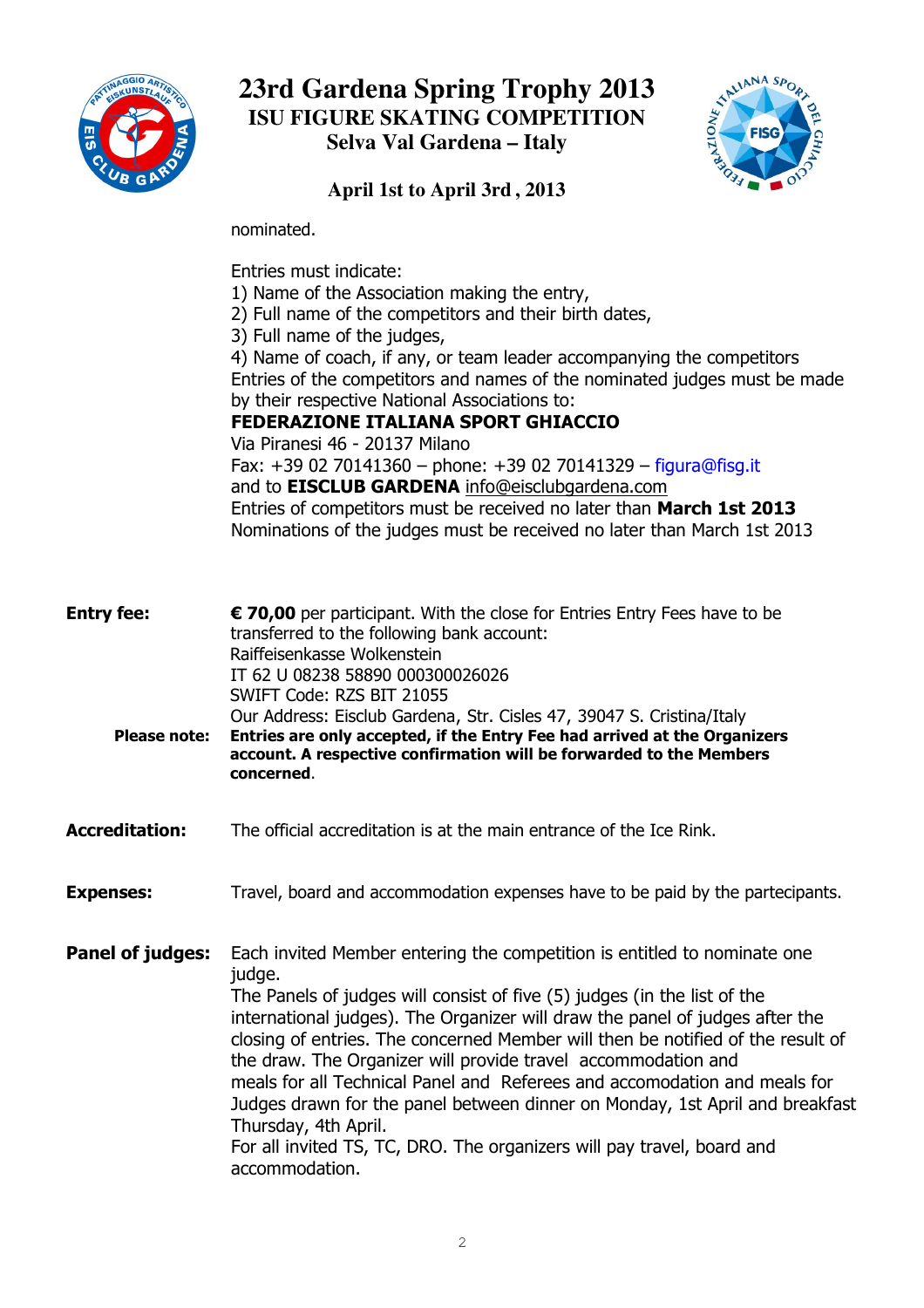



#### **April 1st to April 3rd , 2013**

|                     | <b>How to go there:</b> The nearest arrival railway station from the airport to reach Selva Gardenais<br>Bolzano. The transfer can be made by bus of www.sii.bz.it or by our<br>official Taxi-Service: Viaggi Gardena: info@viaggigardena.com<br>- phone: +39 0471 795150 or Taxi Leo: +39 335 8410330 info@taxileo.com<br>Prices till 4 persons (one way):<br>Bolzano Train station to Selva Gardena € 90,00<br>Verona Airport to Selva Gardena € 275,00<br>Innsbruck Airport to Selva Gardena € 190,00<br>Munich Airport to Selva Gardena € 450,00<br>Other departures or Transfers for more persons can be asked directly to the<br>Taxi - Service. Low cost transfers from the low cost airport Bergamo- Brescia<br>on: www.flytovalgardena.com                                                                                     |
|---------------------|-----------------------------------------------------------------------------------------------------------------------------------------------------------------------------------------------------------------------------------------------------------------------------------------------------------------------------------------------------------------------------------------------------------------------------------------------------------------------------------------------------------------------------------------------------------------------------------------------------------------------------------------------------------------------------------------------------------------------------------------------------------------------------------------------------------------------------------------|
| <b>Practice:</b>    | Official practice for competitors begins on Monday, 1st April at 7am<br>The detailed schedule will be issued at the time of registration. Athletes have<br>to announce for practice time.                                                                                                                                                                                                                                                                                                                                                                                                                                                                                                                                                                                                                                               |
| <b>Competition:</b> | Tuesday, 2nd April: Short Program<br>Wednesday, 3rd April: Free Skating, Price awarding                                                                                                                                                                                                                                                                                                                                                                                                                                                                                                                                                                                                                                                                                                                                                 |
| <b>Music:</b>       | All competitors shall furnish competition music of excellent quality on<br>CD format, in accordance with Rules 343, paragraph 1. A list of titles,<br>composers and orchestras of the music to be used for Short Program and<br>Free Skating Program must be listed for each competitor on the official<br>Music Information Form and attached to the official Entry Form for<br>competitors.<br>In accordance with Rule 343, paragraph 1, all discs must show the<br>competition event, competitor's name, the nation and the exact running time<br>of the music (not skating time), including any starting signal and must be<br>submitted at the time of registration. Each program (short program, free<br>programm) must be recorded on a sperate disc. In addition each skater<br>must provide a back-up drive for each programm. |
| Liability:          | In according with ISU-rule 119 the Organizing Committee accepts no liability for<br>bodily and personal injury or for property loss or damage incurred by competitors<br>and officials. Each ISU Member is expected to provide its own insurance<br>protection. The Organizer will provide emergency medical services for all invited<br>officials and competitors during the competition.                                                                                                                                                                                                                                                                                                                                                                                                                                              |
| <b>Awards:</b>      | The winner of Junior and Senior category will receive the "GARDENA<br><b>SPRING TROPHY" made of gold.</b><br>each category will be classified:<br>1., 2., 3. Place: Cup, medal, diploma<br>All partecipants: medal + diploma                                                                                                                                                                                                                                                                                                                                                                                                                                                                                                                                                                                                            |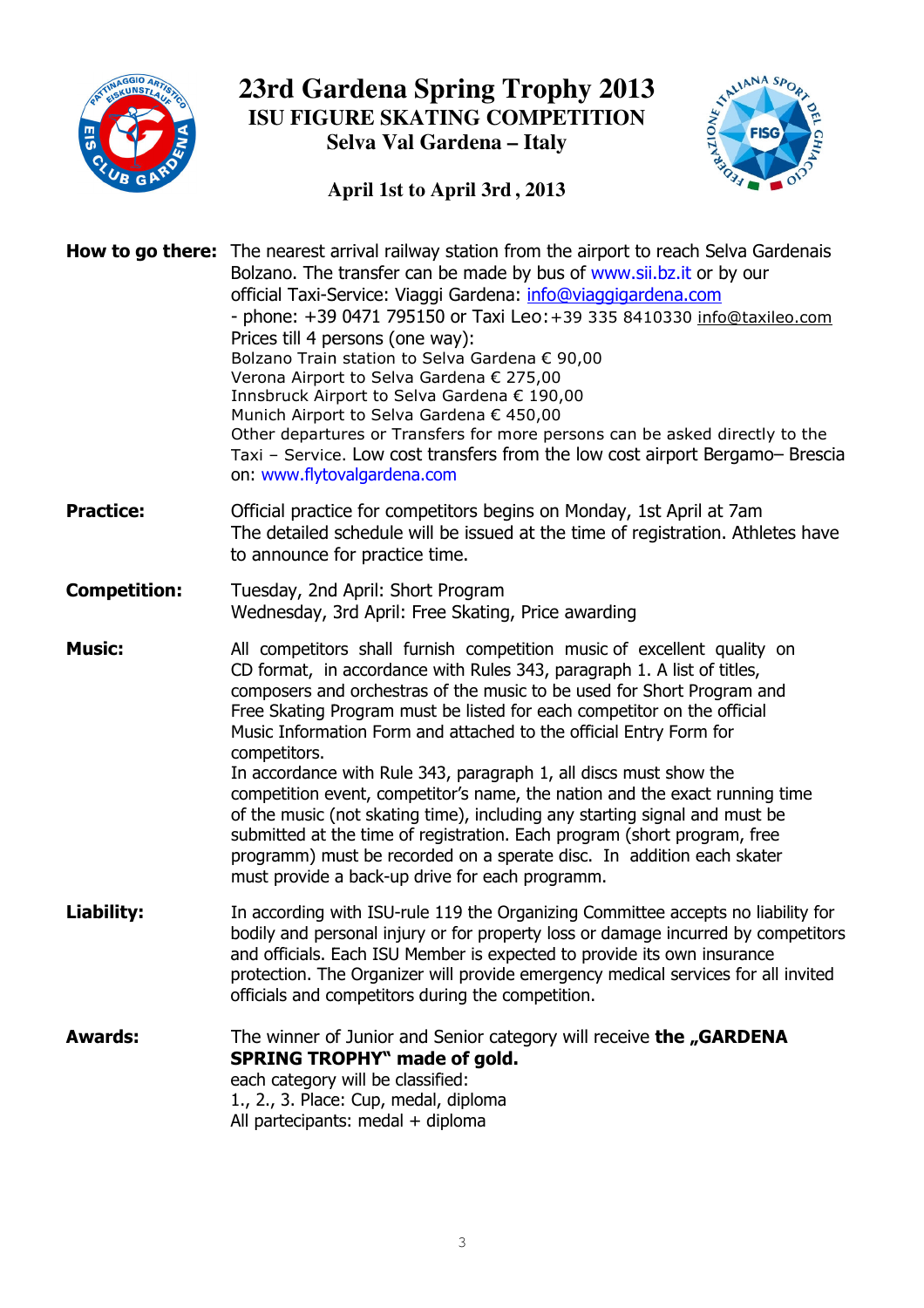



### **April 1st to April 3rd , 2013**

**Technical program:** Short and Free program for each category according ISU rules 2010

#### - Advanced Novice girls/boys

Short Program: The required elements to be skated are those listed in the ISU Comunication No. 1760

Duration: 2 min, 30 sec maximum for boys and girls

Free Skating: The required elements to be skated are those listed in the ISU Communication No. 1760

Duration:  $3:00$  min  $+/- 10$  sec for girls  $3:30$  min,  $+/- 10$  sec for boys

#### - Junior ladies and men

Short Program: The required elements to be skated are those listed in ISU Technical Rules Single & Pair Skating 2010 Rule 511, paragraphs 1 and 3 for 2011/12. Duration: 2 min, 50 sec maximum, but may be less

*Free Skating:* In accordance with ISU Technical Rules Single & Pair Skating 2010, Rule 512 and the respective ISU Communication. Special attention should be paid to the "well balanced program" and the element value. Duration: Men: 4 min, +/- 10 sec Ladies: 3 min, 30 sec, +/- 10 sec

> Factors: In accordance with ISU Technical Rules Single and Pair Skating 2010, Rule 353, paragraph 1, m) the multiplying factors for the Program Components are: for Men Short Program 1,0 Free Skating 2,0 for Ladies Short Program 0,8 Free Skating 1,6 53, paragraph 1, m) the multiplying factors for the Program<br>pnents are:<br>in Short Program 1,0<br>kating 2,0<br>dies Short Program 0,8<br>kating 1,6<br>**ior ladies and men**<br>*Program*: In accordance with the ISU Technical Rules Single an

#### - Senior ladies and men

- Short Program: In accordance with the ISU Technical Rules Single and Pair Skating 2010, Rule 511, paragraph 1 and 2 and the respective ISU Communication. Duration: 2 minutes and 50 seconds maximum, but may be less.
- Free Skating: In accordance with the ISU Technical Rules Single and Pair Skating 2010, Rule 512 and the respective ISU Communication. Special atten atten tion should be paid to the "well "well-balanced-program" and the element values.

Duration: Men: 4 min, 30 s sec., +/- 10 sec

 $L$ adies: 4 min,  $+/- 10$  sec

Factors: In accordance with ISU Technical Rules Single and Pair Skating 2010, tion should be paid to the "well-balanced-program" and the elen<br>values.<br>Duration: Men: 4 min, 30 sec., +/- 10 sec<br>Ladies: 4 min, +/- 10 sec<br>Factors: In accordance with ISU Technical Rules Single and Pair Skatin<br>Rule 353, p ponents are:

for Men Short Program 1,0

Free Skating 2,0

for Ladies Short Program 0,8

Free Skating 1,6